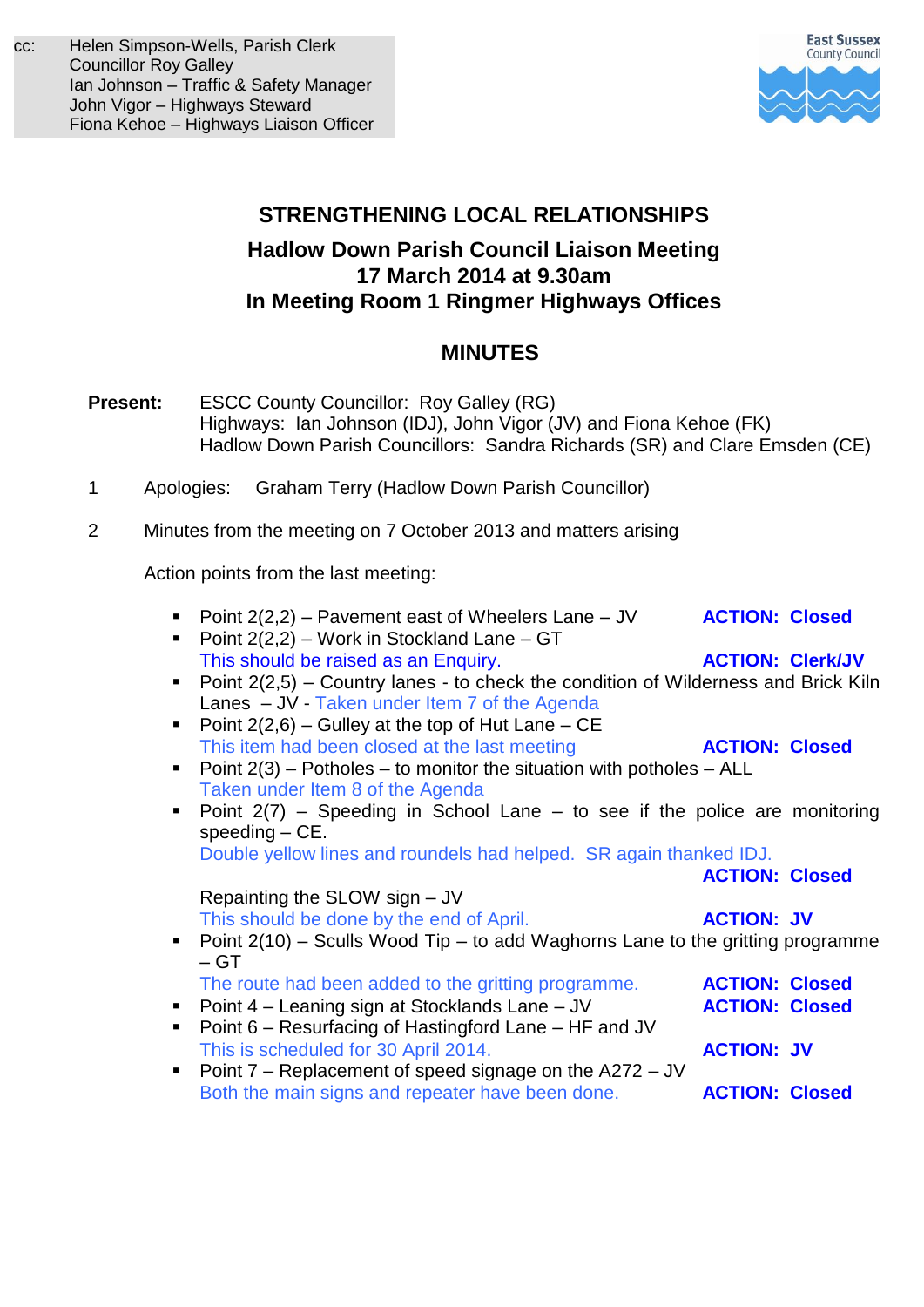3. Drainage – regular ditching to ensure surface water has somewhere to go and rubbish from gullies being removed or placed where it doesn't immediately go back into the gully.

SR raised the issue of Stonehurst Lane and the need for drainage work. Was there a schedule of works? JV explained that through the PEM system the ditching team was currently putting a programme together. FK agreed, by the end of April, to let attendees know the programme and who to contact over this matter. **ACTION: FK**

4. School Lane junction with A272 – JV was due to discuss with Simon Powell. What other options are available to keep pedestrians safe?

It was noted that at this junction there was now a BT box (Broadband improvements) and two bollards had been installed either side of The Grange entrance. Highways had not installed these. **ACTION: Closed**

5. Date and details of the repairs to the drainage system on the A272 east of Nashes Farm.

FK explained there had been three weeks of camera work and a DVD would be produced of the survey results. FK would chase for a report at the end of April.

**ACTION: FK**

6. Community Self-Serve – to clarify and discuss work to sidings.

SR explained that the HDPC had asked for information. There needs to be clarification on who is responsible for keeping pavements clear, particularly in School Lane and Wheelers Lane. This should be raised as an Enquiry. **ACTION: Clerk** 

- 7. Action points from the meeting with Roger Williams on  $12<sup>th</sup>$  February:
	- i. JV to investigate the area between Nurney Cottage and Annes Cottage and get the potholes in Wilderness Lane mended. **ACTION: Closed**
	- ii. To see if the investigation into the drainage on the A272 went as far as Woodlands Farm and to fix the problem in this area. To confirm to the resident when the work will be done.

FK outlined the considerable work, which has been done to sort out this issue. The landowner now needs to sort out the ditch. **ACTION: Closed**

- iii. To investigate the blocked gully on Waghorns Lane at the junction of Brick Kiln Lane and the 5 gullies overgrown with grass in Waghorns Lane. FK advised Enquiries had been raised (375763 and 375778). These should be completed in the next four weeks. **ACTION: FK**
- iv. To send the PC Clerk a map of the gullies with their co-ordinates and details of when work has been undertaken on these gullies. FK had taken "screen shots" of the Parish gullies and provided the meeting with paper copies. (Green = running, Red = blocked). FK would send the Clerk an electronic copy. **ACTION: FK** FK would also resend to the Clerk the web link to the gullies. **ACTION: FK** A trumble is the reference given where a gully is and its state when being cleaned. These are then listed and the data goes on a weekly Improvement Notice. SR asked for the data showing when the gullies were last cleared. FK to find out and the people responsible by the end of April. **ACTION: FK**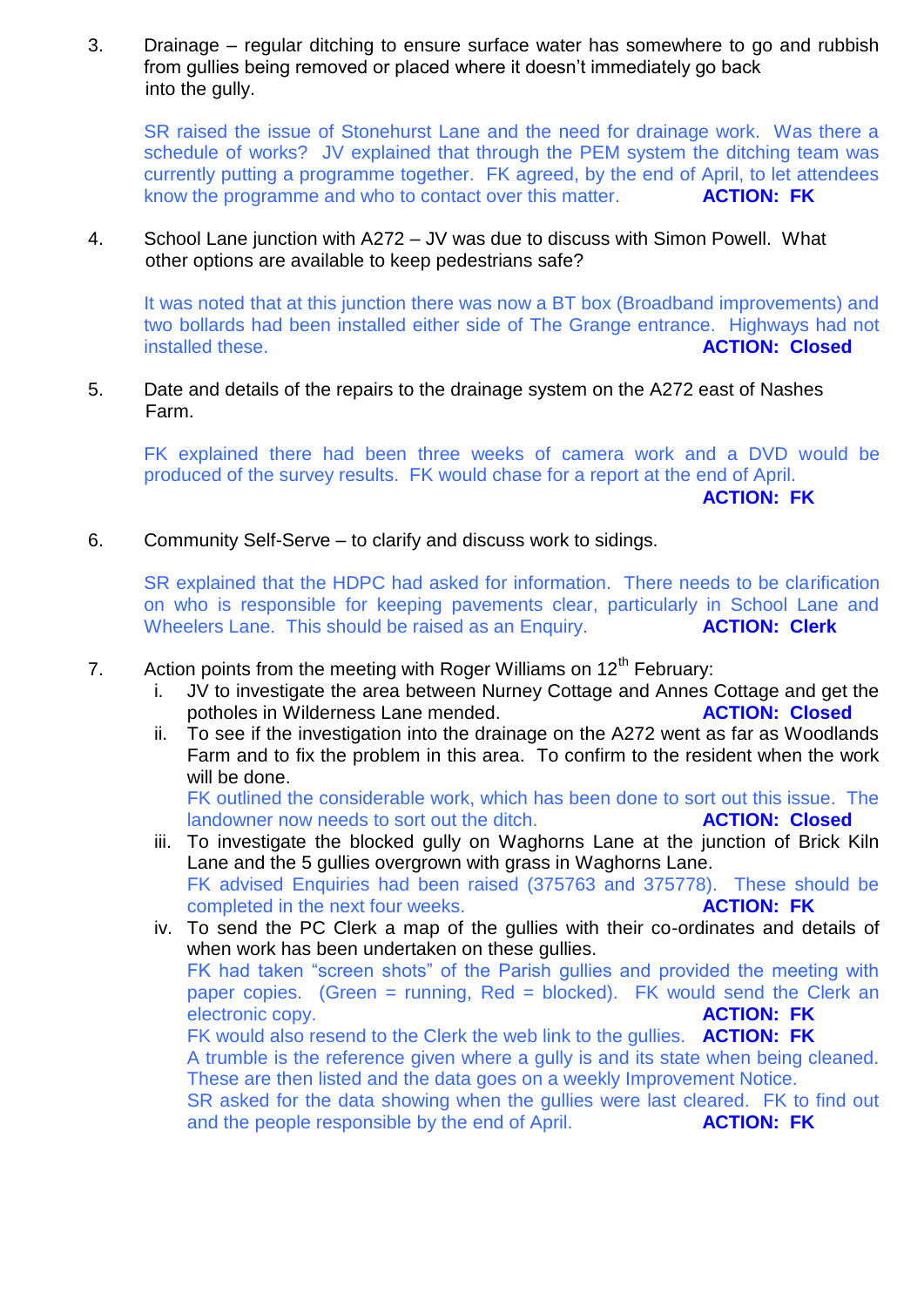v. Date for changing the gullies to the normal slotted ones. This could be part of the proposed scheme mentioned for 28/7/14? See also Agenda Item 5.

## 8. Potholes - how long from when a pothole is reported does the steward have to log it.

JV explained the best way of reporting was to log the call (pothole) with the Call Centre. JV explained an estimation of the depth of the pothole would help in categorizing it. If there had also been an incident, say a burst tyre(s) this would initiate a more rapid response.

9. Overgrown vegetation in School Lane and Waghorns Lane – to update on those hedgerows that haven't yet been cut.

All the landowners had been sent letters to cut back their hedges by the end of April if not before. There had been some severe cutting back. Only Waghorns Lane had not been cut. It was proposed there should be a follow up meeting with the landowners with HDPC involvement. FK would look into any data protection issues and SR agreed to put this on the HDPC Agenda for April. **ACTION: FK/SR** 

#### 10. Dates for outstanding work:-

- including verge repairs outside Hardly Beacon in Wilderness Lane: next two months. **ACTION: JV**
- clearance of gullies and grips in Five Chimneys Lane: raise as Enquiry?
- erosion of edge of carriageway in Hastingford Lane: JV explained temporary repairs are to be made before full repair work is done. RG suggested some explanation of this work should be made and it was agreed to put a notice in the Parish Magazine. **ACTION: CE**
- leaning signs at the top of Tinkers Lane: Enquiry 371474. JV had checked and the pole is causing a visibility issue. This has been passed to Networks to resolve.
- 30mph roundel in School Lane: As at 2(7). **ACTION: JV ACTION: JV**
- 30 mph sign in School Lane is leaning. Enquiry 379686. JV has straightened but needs resetting and a risk assessment is required. JV has raised ticket - six months. **ACTION: JV**
- 11. Reference numbers used for reported faults the one quoted at the time of logging a problem is different to the one given to the fault by Highways, can these not be the same to make it clearer which fault Highways are responding to?

This is how the system is set up. The Contact Centre has a six-digit number and the fault report a longer number. The procedure is to call the Contact Centre or use the online fault reporting system. One issue per fault report, preferably "one liners" is the most helpful.

After one month, if we need to follow up, ask for the PEM number, which corresponds to the numbers from the on-line reporting system. This follow up can cover a number of items together.

12. Construction and Planned Maintenance - Contact: Simon Marchant, Team Manager, 0345 6080193

| Road<br><b>No</b> | <b>Location</b><br>from - to                           | Type               | <b>Traffic</b><br><b>Management</b> | <b>Start</b><br>date | <b>Duration</b> | <b>Finish</b><br>date |
|-------------------|--------------------------------------------------------|--------------------|-------------------------------------|----------------------|-----------------|-----------------------|
| C <sub>11</sub>   | Hastingford Lane -<br>School Lane to<br>Fordbrook Hill | C/W<br>Resurfacing | Road Closure                        | 27/5/14              | 4 days          | 30/5/14               |
| A272              | <b>Main Street</b>                                     | Drainage<br>Works  |                                     | 28/7/14              | 15 days         | 15/8/14               |